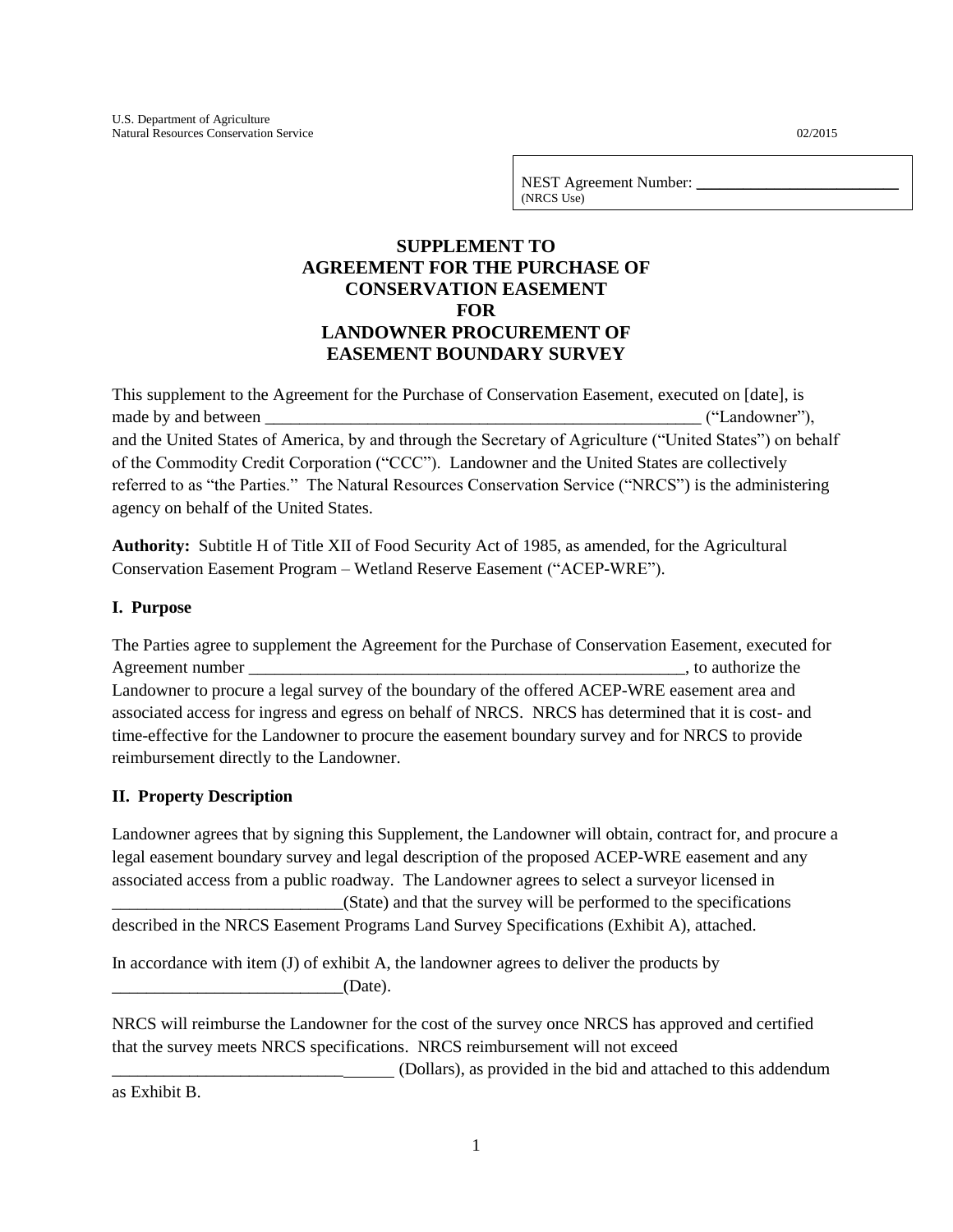| Landowner has hereunto signed on this ______ Day of ____________________________, 20________.                                                                                                                                                                                                                          |                              |
|------------------------------------------------------------------------------------------------------------------------------------------------------------------------------------------------------------------------------------------------------------------------------------------------------------------------|------------------------------|
|                                                                                                                                                                                                                                                                                                                        |                              |
| The Secretary of the Department of Agriculture (USDA), acting and through his or her authorized<br>representative, has executed this Supplement to the Agreement for the Purchase of Conservation<br>Easement on behalf of the United States of America on this __________ day of<br>$\overbrace{\hspace{2.5cm}}^{20}$ |                              |
| THE UNITED STATES OF AMERICA                                                                                                                                                                                                                                                                                           | Funds are authorized by NRCS |
| By: $\overline{\phantom{a}}$                                                                                                                                                                                                                                                                                           | NRCS Budget Officer<br>Date  |

## **NONDISCRIMINATION STATEMENT**

The U.S. Department of Agriculture (USDA) prohibits discrimination in all its program and activities on the basis of race, color, national origin, age, disability, and, where applicable, sex, marital status, familial status, parental status, religion, sexual orientation, genetic information, political beliefs, reprisal, or because all or part of an individual's income is derived from any public assistance program. (Not all prohibited bases apply to all programs.) Persons with disabilities who require alternative means for communication of program information (Braille, large print, audiotape, etc.) should contact USDA's TARGET Center at (202) 720-2600 (voice and TDD). To file a complaint of discrimination, write to USDA, director, Office of Civil Rights, 1400 Independence Avenue, SW., Washington, DC 20250-9410, or call (800) 705-3272 (voice) or (202) 720-6382 (TDD). USDA is an equal-opportunity provider and employer.

#### **PRIVACY ACT STATEMENT**

The statements, above, are made in accordance with the Privacy Act of 1974 (5 U.S.C. Section 522a). Furnishing this information is voluntary; however, failure to furnish correct, complete information will result in the withholding or withdrawal of such technical or financial assistance. The information may be furnished to other USDA agencies, the Internal Revenue Service, the Department of Justice, or other State or Federal law enforcement agencies, or in response to orders of a court, magistrate, or administrative tribunal.